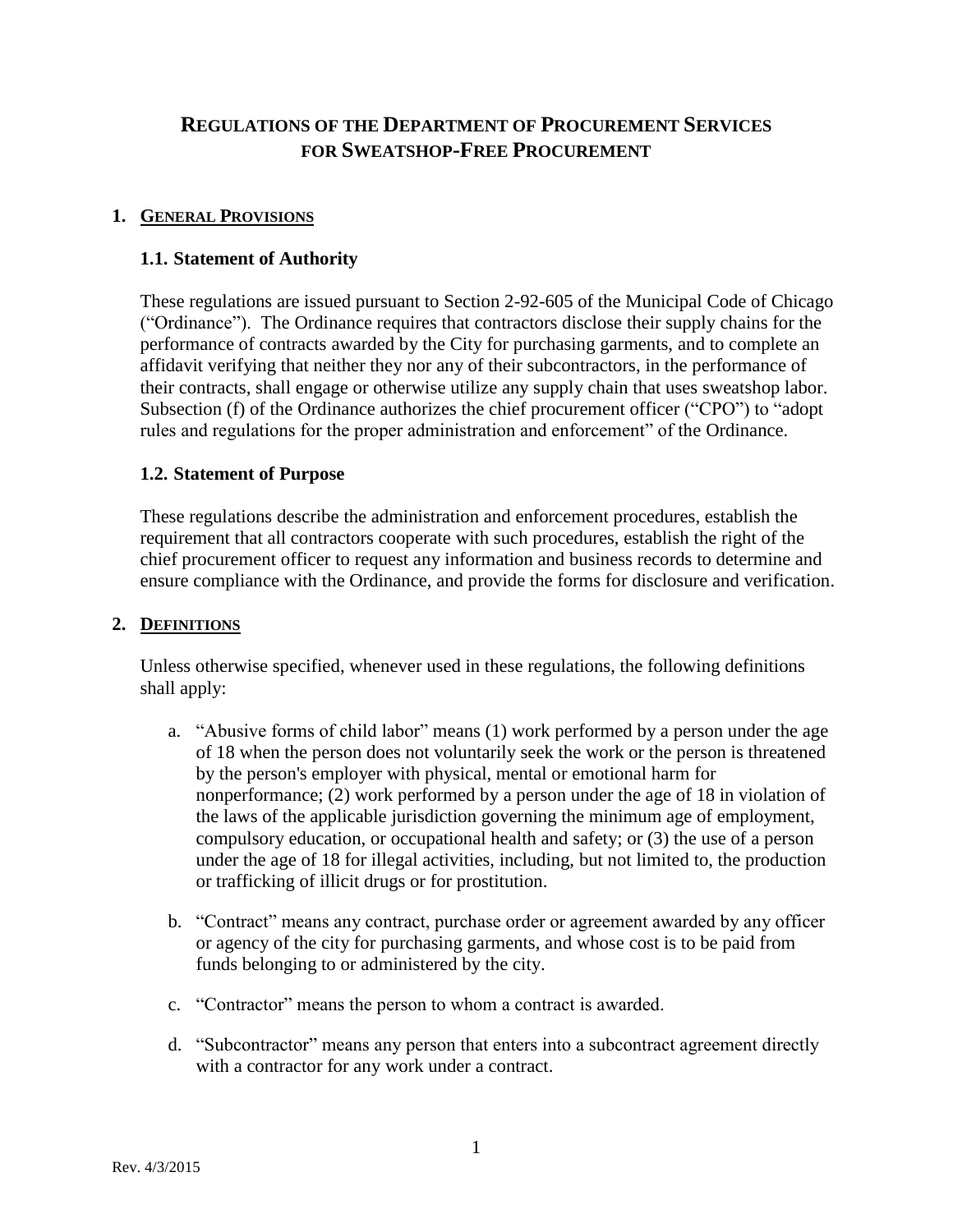- e. "Foreign convict or forced labor" means any form of labor used to produce or manufacture goods prohibited from importation into the United States under 19 U.S.C. § 1307, which includes abusive forms of child labor and slave labor.
- f. "Garment" means any clothing, including uniforms, footwear, and related clothing accessories, such as hats and caps, ties, scarves, ribbons and shoestrings.
- g. "Slave labor" means any form of slavery, sale and trafficking of persons, debt bondage, indentured servitude, serfdom, or forced or compulsory labor.
- h. "Supply chain" means any manufacturer or distributor of garments.
- i. "Sweatshop labor" means any work performed by a person engaged by a contractor or subcontractor which has habitually violated laws of any applicable jurisdiction governing wages, working hours, overtime, employee benefits, occupational health and safety, nondiscrimination, or freedom of association. "Sweatshop labor" also means any work performed by a person engaged by a contractor or subcontractor that constitutes foreign convict or forced labor, or abusive forms of child labor or slave labor. "Habitually" means occurring on three or more separate occasions within a twelve-month period.

### **3. APPLICATION**

The Ordinance applies to any Contract advertised or otherwise communicated on or after January 1, 2015. The Order also applies to all sole source procurements approved by the Non-Competitive Review Board on or after January 1, 2015, that result in a Contract, and to all City Contracts, as that term is defined in section 2-92-649 of the Municipal Code of Chicago, that are also Contracts, as that term is defined in the Ordinance, executed on or after January 1, 2015.

### **4. PROCEDURES**

### **4.1. Investigations**

- 4.1.1. If the CPO has reason to believe that a Contractor has not made the required disclosures, including incomplete or inaccurate disclosures, the CPO may conduct an investigation to determine whether the Ordinance has been violated.
- 4.1.2. Such investigation may include requests for information and documents ("Requests for Information," or "RFIs") from Contractors, Subcontractors, and other persons or entities reasonably believed to have the requested information or documents (hereinafter referred to collectively as "Knowledgeable Persons").
- 4.1.3. Knowledgeable Persons shall have 10 business days in which to respond to an RFI, which time limit may be extended at the CPO's discretion.
- 4.1.4. If the CPO determines that the Ordinance has been violated, the default provisions of subsection (c) the Ordinance will dictate the subsequent actions to be taken.